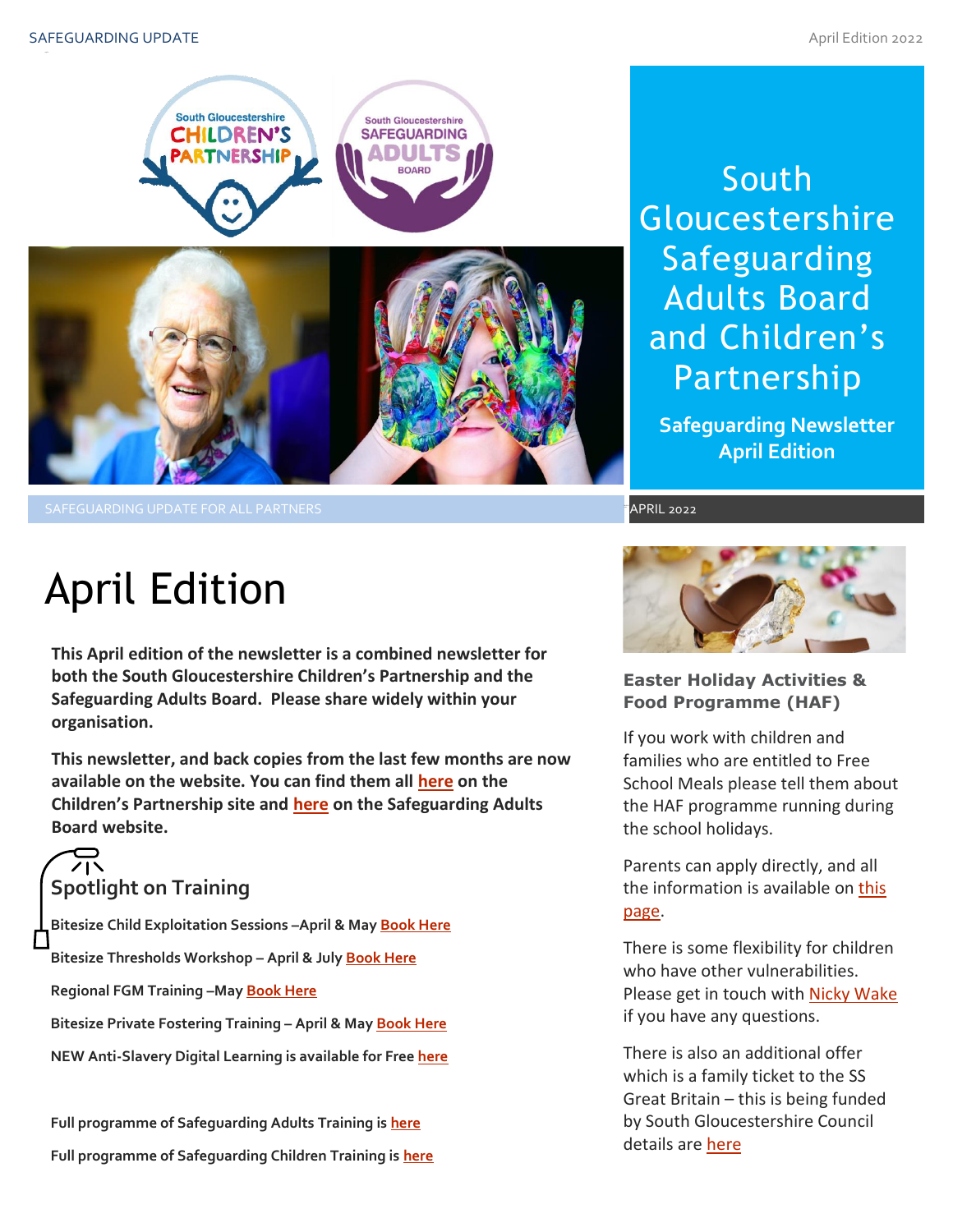#### SAFEGUARDING UPDATE And the state of the state of the state of the state of the state of the state of the state of the state of the state of the state of the state of the state of the state of the state of the state of the

# **Bike Riding**



Learning to ride a bike safely – during the school holidays – for children in school year 3 and above.

All the information you need is available [here](http://intranet-edit/content/CEandCR/Sections/CorporateCommunications/news/Bikeability.pdf) and for more information you can contact [cycle.holiday@southglos.gov.uk](mailto:cycle.holiday@southglos.gov.uk) 

# **Explore the Safeguarding Website**

The Children's Partnership and Safeguarding Adults Board have a joint website.

Never visited? [Click here to look](http://sites.southglos.gov.uk/safeguarding/wp-content/uploads/sites/221/2016/04/QA-Audit-Pre-school-and-under-1s-Dec-2021.pdf)

To help you find your way around and know what is there – each month there will be a spotlight on a different area of the site in 2022.

# **\*Brand New Page about Neglect\***

The Children's Partnership have a brand new section on the website about Neglect. Look at the whole page [here](http://sites.southglos.gov.uk/safeguarding/children/i-am-a-professional/neglect/)

This includes:

- Updated [Neglect Toolkit](http://sites.southglos.gov.uk/safeguarding/wp-content/uploads/sites/221/2018/03/Neglect-Toolkit-Update-2022.pdf) Relaunched March 2022
- Separate link just to the '[tools for the job](http://sites.southglos.gov.uk/safeguarding/wp-content/uploads/sites/221/2018/03/Part-Two-Neglect-toolkit-March-2022.pdf)' which are Part Two of the whole toolkit
- Links to download each tool individually
- Links to Research and other National Tools
- Coming Soon Free Bitesize training sessions





**What will you do to make sure more professionals know this new page is available to help them in their practice?**

# **Safeguarding Adults – New Guidance**



The Safeguarding Adults Board have published new practice guidance about Homelessness. This guidance is intended to help staff give better informed and more effective support to people who need an adult safeguarding service because of homelessness or risk of homelessness



[Read the Homelessness Guidance](http://sites.southglos.gov.uk/safeguarding/wp-content/uploads/sites/221/2015/05/Homelessness-Guidance.pdf) here



help us tackle child abuse and neglect.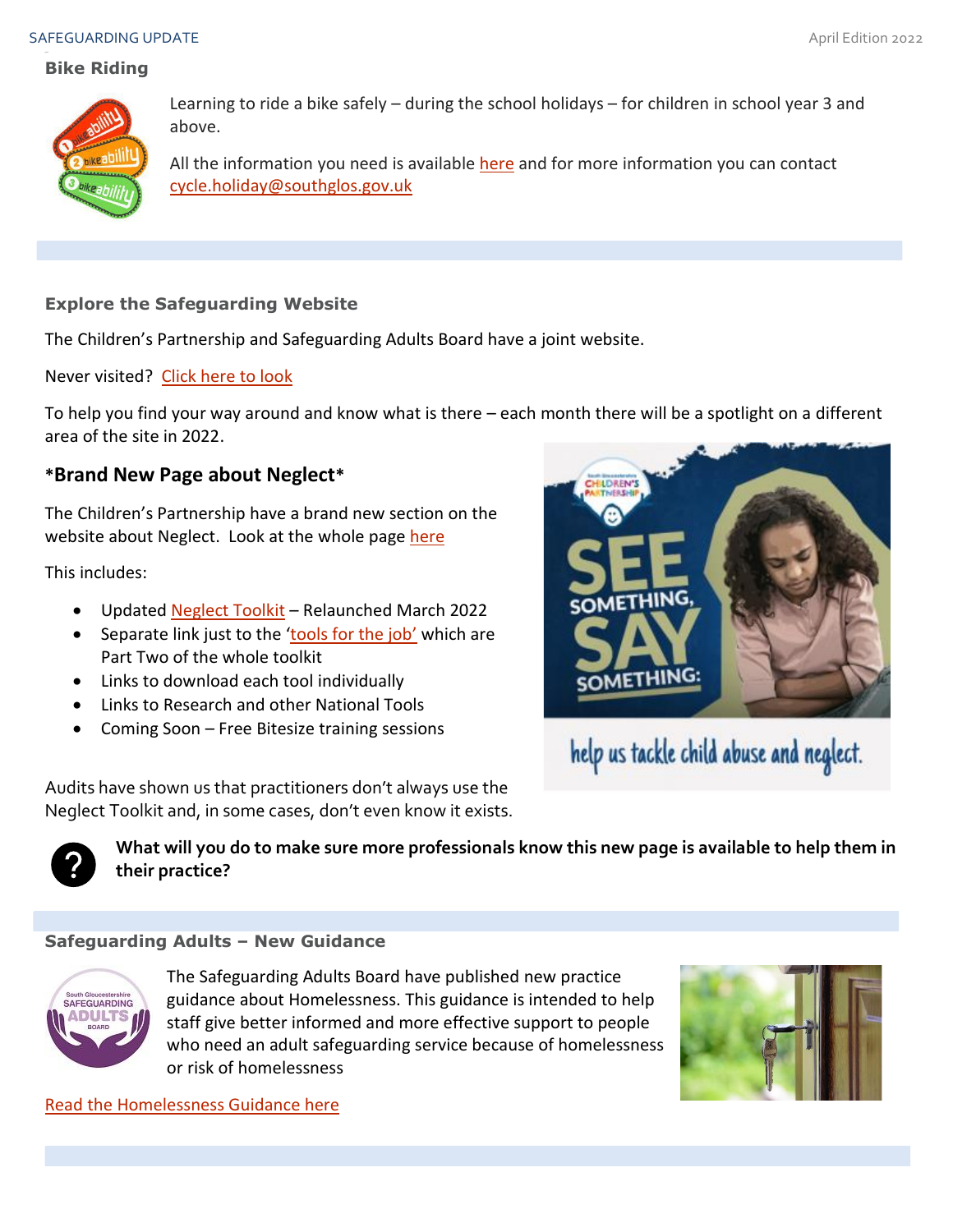#### **Older Adult Abuse**



Hourglass launches the first ever 24/7 helpline to combat the "hidden epidemic" of abuse against older people

Hourglass is calling on care homes, GP surgeries, police/PCC and other charities who support and care for older people to promote the helpline and bring the issue out into the open.

As many as 2.7 million people are thought to be affected by the abuse of older people in the UK, yet new data from the charity's helpline shows only a fraction of those victims (0.2%) are accessing the helpline to get specialist support from Hourglass

The helpline number is 080 8808 8141 More information is available [here](https://wearehourglass.org/hourglass-launches-first-ever-247-helpline-combat-hidden-epidemic-abuse-against-older-people)

**Training Opportunities – Who could you share these with?**

**Reprovide Domestic Violence Perpetrator Programme Training**: Thursday  $21<sup>st</sup>$  April 10am – 12:30pm Via Zoom – [link to join is here](https://us02web.zoom.us/j/86300200985?pwd=QjVkTk12aTdyWDh6bU9lVVIyV0JTZz09) more details from [Sally Stockham](mailto:Sally.Stockham@splitz.org?subject=Perpetrator%20Training%2021%20April)

**Recognising and Responding to Organisational Abuse and Neglect:** Wed 27<sup>th</sup> April 9:30am-4:30p[m More details here](https://learning.southglos.gov.uk/courses/bookings/default.asp?ds=1&keyword=organisational)

**Women and Gambling Harms** – Free Training – 90 minutes online training multiple dates in May and June [Contact Clare for details](mailto:Clare%20Leakey%20%3cclare.leakey@gamcare.org.uk%3e?subject=90%20minute%20Women%20and%20Gambling%20Training)



**Raising Safeguarding Concerns** (Adults) Wednesday 13<sup>th</sup> April last minute spaces – [Book Here](https://learning.southglos.gov.uk/courses/bookings/c_detail.asp?cid=20506&iscancelled=0&curpage=&keyword=raising%20safeguarding%20concerns&ds=1&unconfirmed=&cs=&subid=&keystage=0&sdate=&searchcode=&asearch=&tutid=&estid=&sday=&smonth=&syear=&targetid=&cal=&calday=&calmonth=&calyear=&caldate=&submonth=&subyear=&list=&palist=&frompage=&a=&b=&c=&d=&s_leaid=)

**Trauma Awareness and Recovery Training** – Free One Day Course – 14<sup>th</sup> September – [Book here](https://learning.southglos.gov.uk/courses/bookings/c_detail.asp?cid=20447&ca=1)

**Cuckooing -** 'self-teach' style presentation and includes a number of videos, including a victim's account – [View](https://www.canva.com/design/DAE5RRIbzlI/1SQ0L146E-g5JYsOJfB_pg/view?utm_content=DAE5RRIbzlI&utm_campaign=designshare&utm_medium=link&utm_source=publishsharelink#1)  [the resource here](https://www.canva.com/design/DAE5RRIbzlI/1SQ0L146E-g5JYsOJfB_pg/view?utm_content=DAE5RRIbzlI&utm_campaign=designshare&utm_medium=link&utm_source=publishsharelink#1)



#### **Children and Young People's Mental Health Directory**

This directory provides a place for children and young people, their families and professionals to get quick, easy and direct access to up-to-date mental health and wellbeing information in South Gloucestershire, including:

- Clear, accurate information about support and services available in South Gloucestershire
- Ideas for activities locally to help you look after your wellbeing

• Self-help tools and information including online resources [See the Directory here](https://bnssgccg.nhs.uk/library/south-gloucestershire-mental-health-and-wellbeing-directory-services-children-and-young-people/)

# **Supporting parents and carers: A guide for those working with families affected by child sexual abuse**

Brand New Guidance from the Centre of Expertise on Child Sexual Abuse (CSA) – the guidance is available [here](https://www.csacentre.org.uk/documents/supporting-parents-and-carers-a-guide-for-those-working-with-families-affected-by-child-sexual-abuse/)

There are also a 12 part film series for professionals about working with child sexual abuse available [here](https://www.youtube.com/playlist?list=PLgE8smYzAGVRYbOuzpOdSvFRLwyUlvt4q)